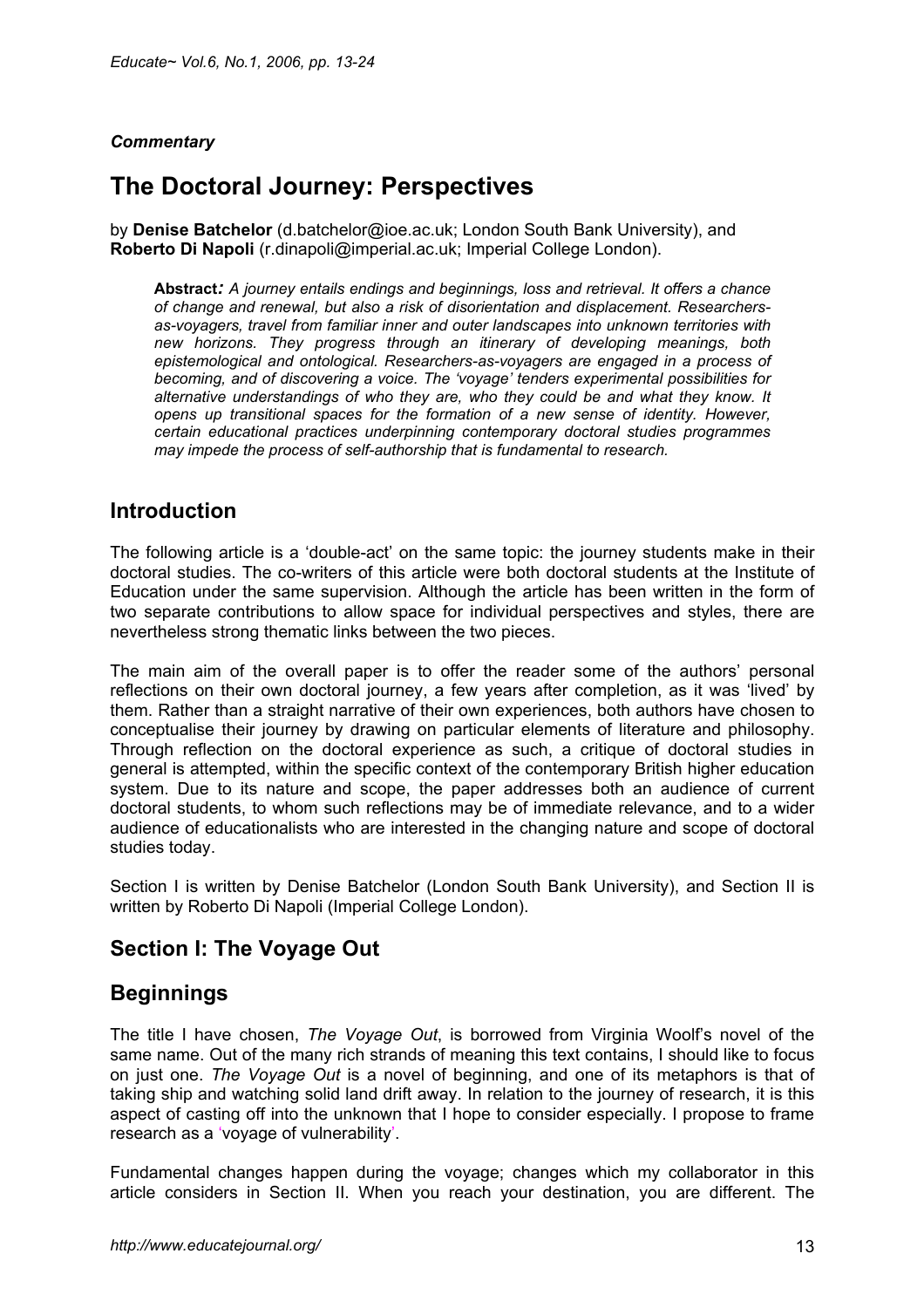changes that occur are ontological as well as epistemological. They are changes in 'who you are' as well as 'what you know'. They contribute to shaping your voice for being and becoming, as a person, as well as your voice for knowing.

Both epistemological and ontological modes of voice relate to two questions that all students ask in their own way. Although they are old questions, they are always new for each student. They are questions, which are perhaps often prompted by the experiences of a long journey, and they are especially pertinent to the journey of research. The first is the question Montaigne had engraved around the ceiling of the tower in Bordeaux where he retired to record the workings of his own mind in his Essais: *'What do I know?'* The second is the question underlying all matters of identity: *'Who am I?'* 

The answers to these questions are likely to be influenced and shaped by the writers and thinkers you encounter at different stages of the journey. In setting out on the voyage of research you also embark on a journey of reading. I should like to reflect on certain quotations from different philosophers that are particularly meaningful to me. They have helped me in attempting to make sense of some of the experiences a student might go through, not only as a beginning researcher but, in my own case at least, as one who, in seeking to continue, keeps encountering new possibilities for beginnings.

# **Being becalmed**

When you set out on a voyage, you expect to make steady progress and move forward. But sometimes the exact opposite happens: you become as becalmed as the fleet at Aulis, with no breath of wind to move you in any direction. In a research climate where students are required to be demonstrably productive, the experience of feeling stuck and unable to move can make one both anxious and uncomfortable. During these times of being becalmed you may suffer periods of obscurity in your thinking that feel like failure. Your voice for knowing is an apparently unproductive voice, a voice without any immediately clear results. Paradoxically, however, this apparent inactivity may be covering over germinal activity at another level. Lyotard likens this kind of epistemological voice to a child-like voice, a voice that is full of potential, a voice that needs periods of apparent lack of productivity and lying fallow in order to understand how to express itself. Lyotard (1992, pp. 117-118) also recognises the lack of fit of a child-like voice with contemporary priorities:

'The idea that we could put up with not making progress (in a calculable and visible way), that we could put up with always doing no more than making a start - this is contrary to the general values of prospection, development, targetting, performance, speed, contract, execution, fulfilment…one has to - endure the childhood of thought.'

A voice of this kind, a child-like voice, is also a vulnerable voice in that it is testing out ways of expressing itself through a process of exploration and experimentation, almost like a child trying to learn to walk. If research is framed as a voyage of vulnerability, part of this vulnerability is to do with being open to finding your own voice through periods of apparent inactivity as well as activity.

# **Conflicting undercurrents**

However when the wind changes and you do start to move again, something equally disturbing might happen. In the course of the voyage, and especially in your reading, you begin to be pulled in different and sometimes conflicting directions by currents of thought that contradict each other and that are hard to combine in your own argument. This happens to me constantly, and I found it very helpful to encounter in my reading Hegel's exposition of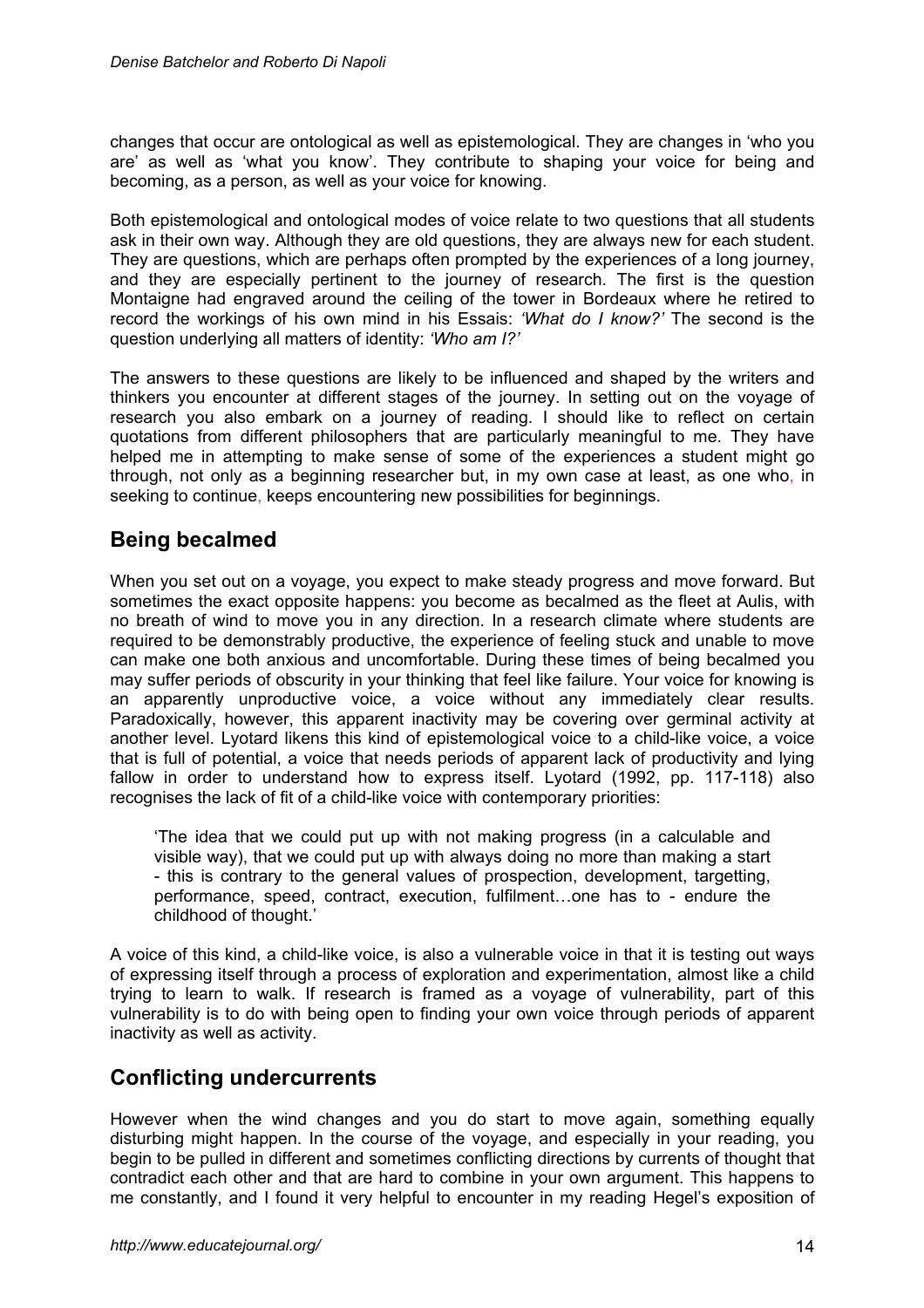dialectical consciousness, based on his theory of determinate negation. Insofar as I understand him, Hegel (1977, p. 51) describes thought as a progressive, conflict-driven process that is innately incomplete, but this conflict, far from being an impediment to progress, is an aid. He advocates a patient waiting with ways of thinking that are apparently contradictory and conflicting in the hope and expectation that they will generate a new awareness (*ibid*. p. 54). From the opposite poles of the thesis and antithesis a synthesis emerges that not only reconciles the different original positions, but creates a fresh perspective in its own right. Viewed in this light, the intellectual difficulties generated by conflicting arguments are then no longer potentially overwhelming, but themselves become the stepping-stones to new understanding.

In an analysis of Horkheimer's relation to Hegel's thought, Held (1997, p. 177) explains:

'What distinguishes the dialectical method is its recognition of the insufficiencies and imperfections of 'finished' systems of thought. The dialectical method is a critical method for it reveals incompleteness where completeness is claimed. It embraces that which is in terms of that which is not, and that which is real in terms of potentialities not yet realized.'

It is a risk to stay with uncertainties and contradictions in your reading and thinking rather than gravitating to the security of closure and completion. It means living with uncertainty, and involves a restless movement from integration to disintegration to reintegration. This uncertainty and continuous recasting of thought necessarily entails vulnerability of voice. Yet, through being vulnerable, travellers are potentially open to the shock of surprise that enables them to recognise spaces in which creativity in thinking can occur.

Sartre advocates deliberately cultivating the very vulnerability in thought, caused by conflicting arguments, by immersing himself in the work of writers very different from himself. Bair (1990) describes Simone de Beauvoir's unease when Sartre published his *Critique of Dialectical Reason* (1991): it was a new philosophy that contradicted *Being and Nothingness* (2001), and showed that Sartre had changed most of his thinking. He then became deeply involved in Flaubert's writing. Sartre explained why he needed to do this is an interview in 1964:

"Because he is the opposite of what I am. I need to rub against everything that puts me into question. In *The Words* I wrote, 'I have often thought against myself'…that's exactly how one should think: one should always be questioning one's own assumptions" (Bair, 1990, p. 517).

Sartre invites us to challenge our familiar and comfortable assumptions and preconceptions in a radical way; just as a voyage to an unknown country, with a different culture and customs, might call a traveller's whole mode of being and knowing fundamentally into question. This deliberate courting of difference again entails vulnerability in the sense of taking the risk of being open to otherness and difference in thought.

#### **Seeking the new**

Making an original contribution to knowledge is one of the most demanding criteria for work at doctoral level. Descartes (1986, pp. 12-17) describes his decision, long postponed, to reject previously accepted ideas and influences in order to discover and speak out in his own intellectual and personal voice:

'I realized that it was necessary, once in the course of my life, to demolish everything completely and start again right from the foundations…*(but)…*My habitual opinions keep coming back, and, despite my wishes, they capture my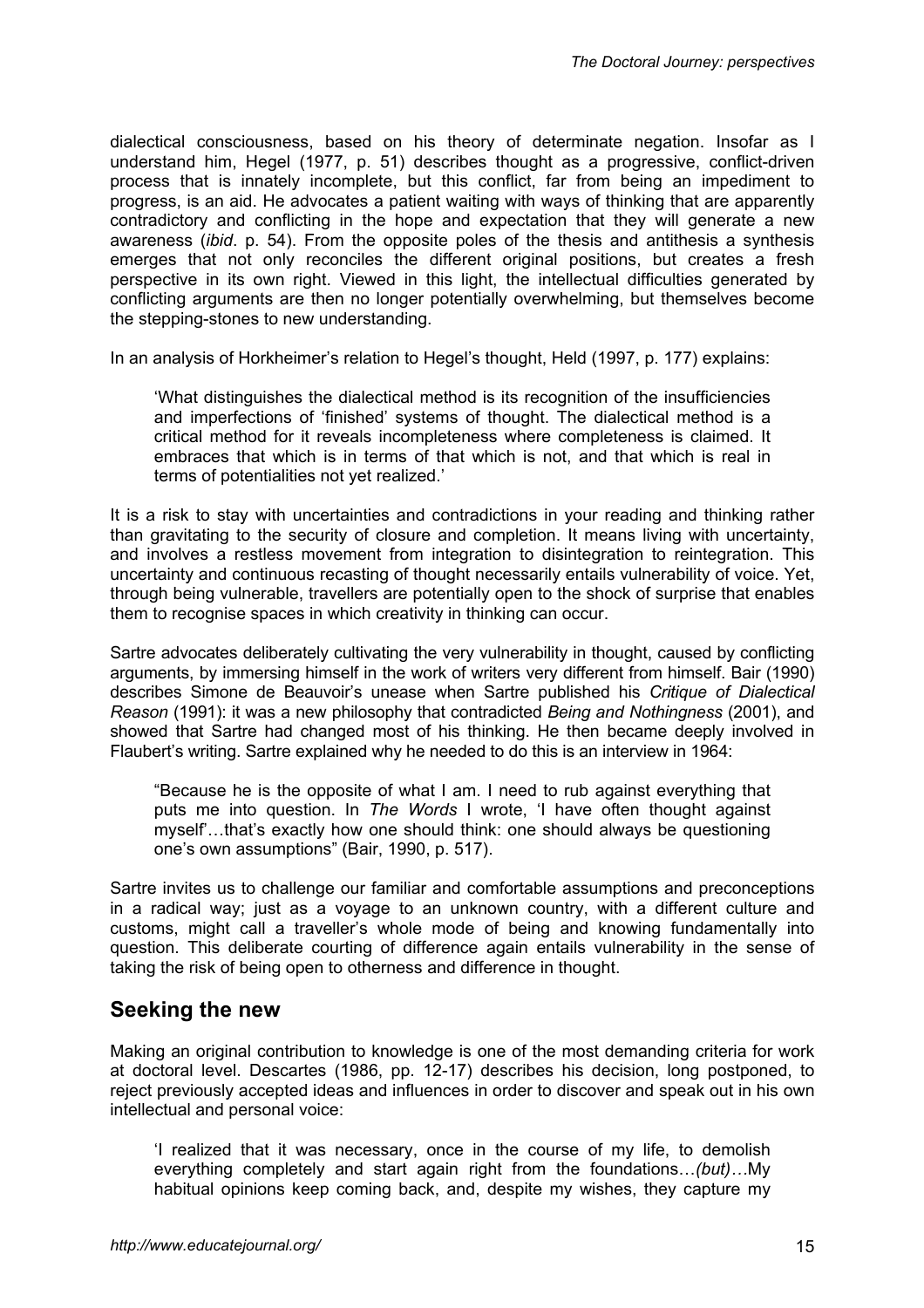belief, which is as it were bound over to them as a result of long occupation and the law of custom.'

Here, Descartes conveys two impressions with power and immediacy. Firstly, he expresses the sheer liberation of the tantalising prospect of shedding the constricting burden of old ideas and starting afresh. Secondly, he communicates the attendant difficulty of attempting to break habits of thought, so profoundly familiar and entrenched that they have become imprisoning custodians, delineating and restricting the scope any new voice might have. The sharp realism of this passage is reminiscent of the expectations travellers sometimes harbour that the act of going on a long journey will, of itself, bring about change and renewal. This expectation is then followed by the gradual and complex realisation that the travellers bring themselves, together with all their existing attitudes and modes of thought, along with them on the journey to the new situation. Changes in their inner, as well as outer, landscape are required. As the travellers progress through their external itinerary they must also simultaneously develop an increasingly sensitive internal itinerary of meanings for reinterpreting their outer and inner worlds.

# **The voyage back**

In Homer's epic tale of a voyage, *The Odyssey*, Odysseus returns home to Ithaca after years of trials and tribulations, and is physically unrecognisable to his wife Penelope and other members of his household. Clearly, writing a thesis will not take as many years as Odysseus's wanderings, and will not result in such dramatic outward changes of appearance. However, the inner changes are potentially as significant.

The traveller who returns from a journey cannot be unchanged, preserved as s/he was at the moment of departure: the person who re-emerges is, in a sense, always someone new. Lyotard (1995, p. 192) opens his commentary on James Joyce's *Ulysses* with the following unsettling question:

'How can one be sure that what returns is precisely what had disappeared? Or that what returns not only appears, but is reappearing?'

The process of engaging in research, with its struggles, uncertainties and shifting landmarks, is bound to bring about change. Lyotard suggests the ambiguities and uncertainties of returning. For the travellers themselves, and for those to whom they return, it is like gazing at an intensely familiar configuration and suddenly experiencing the shock of perception in seeing its other side, the hidden Gestalt. The returning travellers are simultaneously familiar and unfamiliar as a result of their voyage.

# **Conclusion**

The quotations above from Lyotard, Hegel, Sartre and Descartes suggest different aspects of the process of research which might contribute to one not being precisely the same at the end of the voyage as at the beginning. Lyotard intimates that in thought you can only make repeated beginnings. Research is not usually a straightforward linear process. There are some days when you move forwards and others when you move backwards. Hegel communicates the tension and discipline of staying with different arguments until a new synthesis emerges from the conflict. Sartre conveys the challenge of thinking against his natural grain, and Descartes expresses the continuous frustration of struggling to deracinate an intellectual identity that is familiar and comfortable.

Feeling becalmed in a slough of no apparent progress; experiencing conflicting currents of thought and struggling to formulate original perspectives, all entail the courage and will to be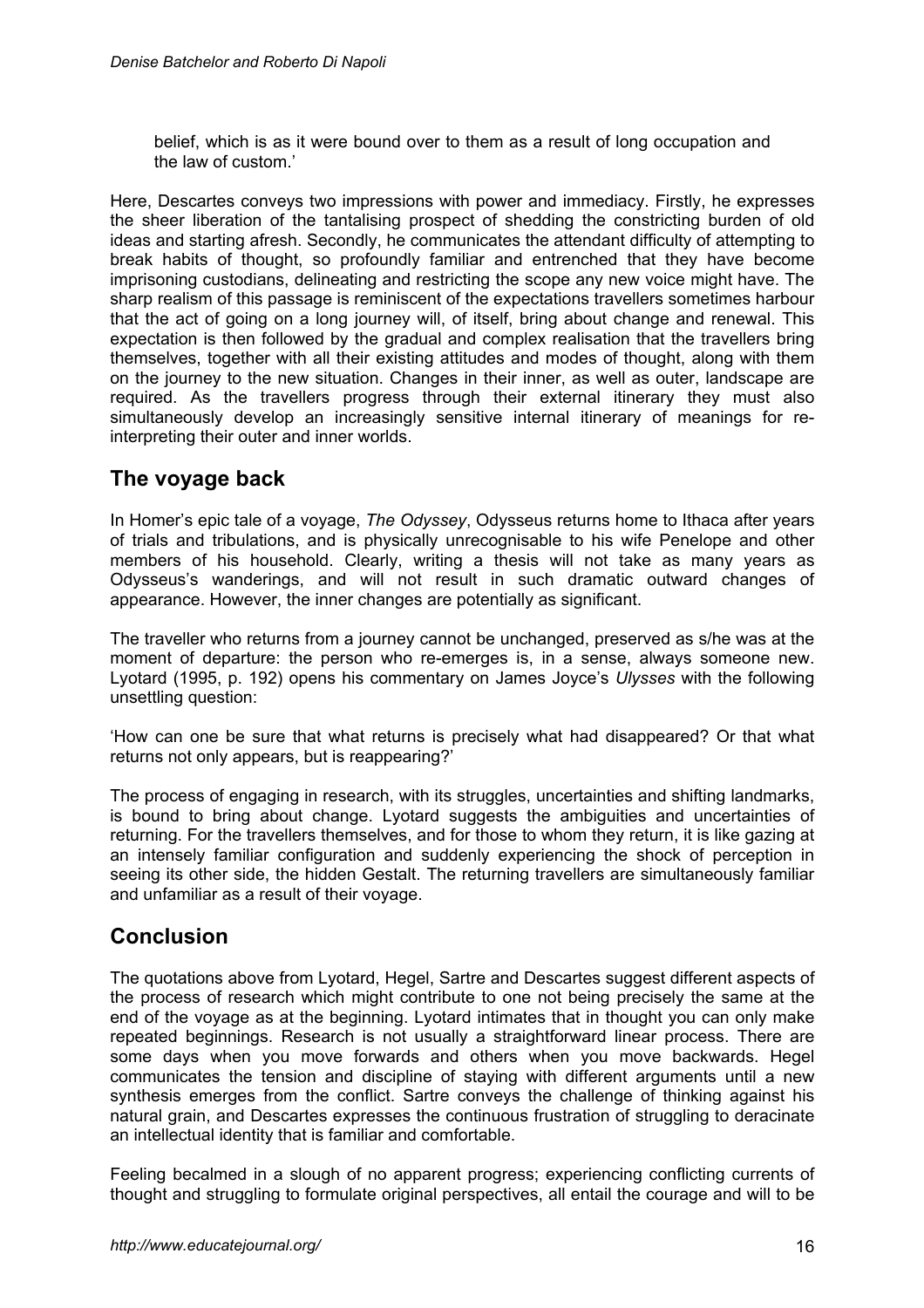vulnerable in the sense of being open to difficult and disorientating experiences. In Section I of this article I have framed research as a 'voyage of vulnerability'. A dimension of this vulnerability lies in being open to alternative interpretations of your identity, and hearing different tones of your own voices for knowing and being: your epistemological and ontological voices. Far from being a weakness, this vulnerability will be a source of strength as you gradually move towards your destination.

## **Section II - The Possibility Of (Another) Island: Ontological and Epistemological Spaces In The Doctoral Journey**

*For, where knowledge is, there is much suffering* (Qohèlet – Ecclesiaste, I, 17-18) (author's translation from the Italian version, published by Einaudi, 2000)

# **Points of departure**

As my co-writer has clearly illustrated, when it comes to learning, literary and philosophical discourses are full of images of travel, voyage and spaces. These images highlight the process of growth and change that human beings go through in their lifespan, as they attempt to make sense of them-selves in the world. It is therefore no surprise that the metaphor of learning-as-travel has also been adopted in educational writing proper. A typical example of this is given by Baxter-Magolda (2001). The very title of one of her works, *Making their own way: Narratives for Transforming Higher Education to Promote Self-development*, alludes, very significantly, to ideas of students' journeying, through higher education, in order to attain, however provisionally, the goal of self-authorship. Such a journey does not only imply, at the epistemological level, a critical distance from and a personal stand on a specific area of a given disciplinary domain; it also requires, ontologically, the formation of a new sense of identity as somebody who can consciously make sense of the world around him/her in richer and more complex ways.

The goal of self-authorship through education represents, in my view, the 'possibility of another island' which appears in the title of my contribution to this article. This title and the images it evokes have been adapted from the latest novel by the French author, Michel Houllebecq (2005). In it, the question of self-authorship remains unresolved across generations, in a world in which the twenty-fifth clone of the main character (who is our contemporary) still battles with issues of self-authorship that stemmed from the original character's life experiences. For Houllebecq, self-authorship is, therefore, a partially fulfilled possibility, an ongoing journey in the vast and changing sea of one's life. The journey never ends until one's death, and is, indeed, a hard one.

Self-authorship requires continuous work on our-selves, within and against the contexts in which we happen and/or choose to live in the course of our lives. It is a journey which is characterized by insecurity. This is a typical feature of doctoral studies**.** I wish to symbolize this particular learning journey as the landing on a number of epistemological and ontological islands. On these islands, like Ulysses, students may feel more or less comfortable, tired, anxious, satisfied or not, before setting out on the journey again, in the hope of finding a more stable but provisional island: that of a perceived sense of self-authorship characterized by the award of a doctoral degree.

It is in these 'journeying' terms that I have conceptualized my own doctoral studies. In the remainder of this contribution, I will attempt to frame this particular experience of mine in ways that I believe can be useful to those who are about to or have already embarked on a doctoral programme and supervisors alike. Without being overtly auto-biographical, the arguments I put forward are eminently personal and should be read as such. I will not attempt to give a full account of the doctoral process nor to illustrate all its current intricacies,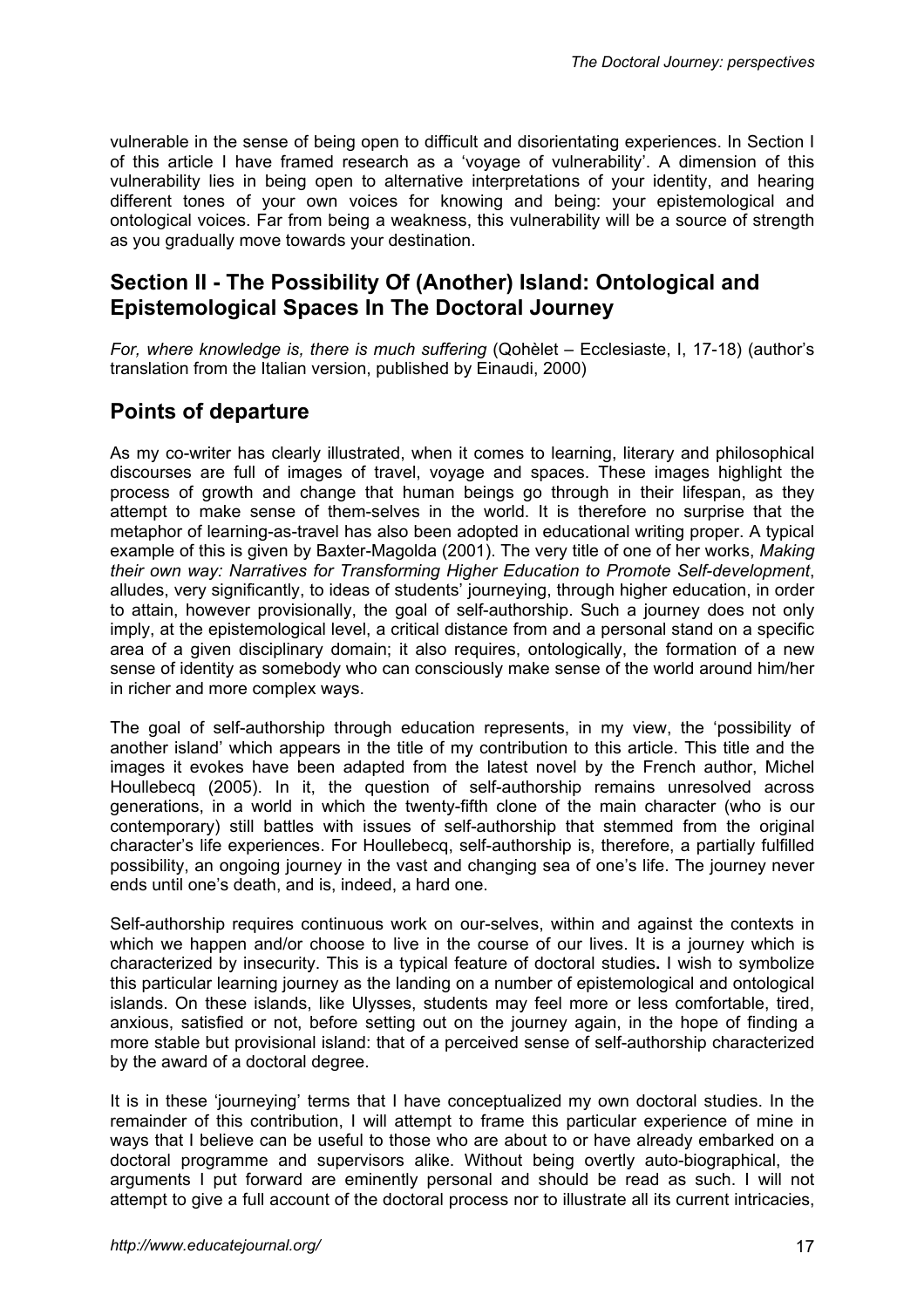but only to highlight some issues that appear to me to be worthy of noting. In doing this, I also take issue with some educational practices that underpin doctoral studies today in the UK.

### **Which islands? Which spaces?**

Traditionally, the experience of doctoral studies has been reified as a fairly compact process characterized by a set of aims, rules and expectations which apply to most disciplinary domains. It is around this fairly 'set' experience that so much advisory literature is written today (for instance: Dunleavy, 2003; Wisker, 2004; Phillips and Pugh, 2005). Its aim is to attempt to both guide and advise prospective and current students.

However, if one homes in onto the doctoral studies process a bit more, one immediately realizes that, far from being a compact journey, there are many differences and nuances in this process. First of all, quite apart from the fact that the very nature of doctoral studies in the UK is moving towards a taught model (Green and Powell, 2005), it is worth mentioning that there are important disciplinary variations. It is one thing to do a PhD in the sciences, another in the humanities and/or social sciences. In the sciences, topics are usually heterochosen (usually, by the supervisor) and the whole experience is of a more cooperative nature, with the lab representing the collective space for data gathering and analysis. A sense of community is generally built around such a space. Not so in the humanities and social sciences, where expectations of authorship and ownership, more often than not, require a more solitary engagement with the research. Such a strong sense of ownership is usually pursued, in the sciences, more at post-doctoral levels. As importantly, an individual's perception and conceptualization of what doctoral studies are**,** and require**,** inevitably varies according to the stage at which the individual is in the whole process. Such variations can be described both at an epistemological and ontological level. The ontological level is at least as important as the epistemological one. In engaging in doctoral studies, not only does one change one's epistemology, as one acquires new knowledge and skills as a researcher, but also shift one's ontology, as one develops a new habitus as a researcher.

Ontology, however, is also important in another sense: we come into our studies as whole people – we bring with us values, hopes and beliefs that colour our very learning and, especially, our motivation for it. One also hopes to emerge, and indeed does emerge, as a more enriched human being at the end of one's doctoral journey. This is why the ontological aspect is as important, at least, as the epistemological one. The two levels are intertwined and their lack of alignment is one of the main sources of dissatisfaction and frustration experienced by students. Any supervisor's main tasks should be to help students reflect, in a critical manner, on this relationship and help them to gauge gradual changes in it.

In the pages that follow, I try to characterize the doctoral journey in terms of different degrees of interactions between epistemology and ontology. These differential degrees can be characterized as a series of islands on which the student lands in the course of their doctoral studies. Through experience and my reading of some of the growing literature on doctoral studies, I consider these islands to be universal in the doctoral process, regardless of the discipline and/or of the type of thesis one is writing (be it a typical PhD thesis or a professional dissertation at the end of a professional doctorate). The expectations are similar, even if the length of the work may vary.

The first space on which one lands**,** as one starts one's doctoral studies, is the one which I call the *island of expectations and passion*. This is characterized by a strong sense of reification and idealization of the whole process. The PhD, for instance, is perceived as a status-bringing 'object' to be achieved, the 'book' to be written. This is the stage at which, ontologically, the most passion for the project is felt: motivation and excitement are high, along with some trepidation for the things to come. A sense of expansion is experienced, as one feels excited about starting off new studies whose topic is usually close to one's heart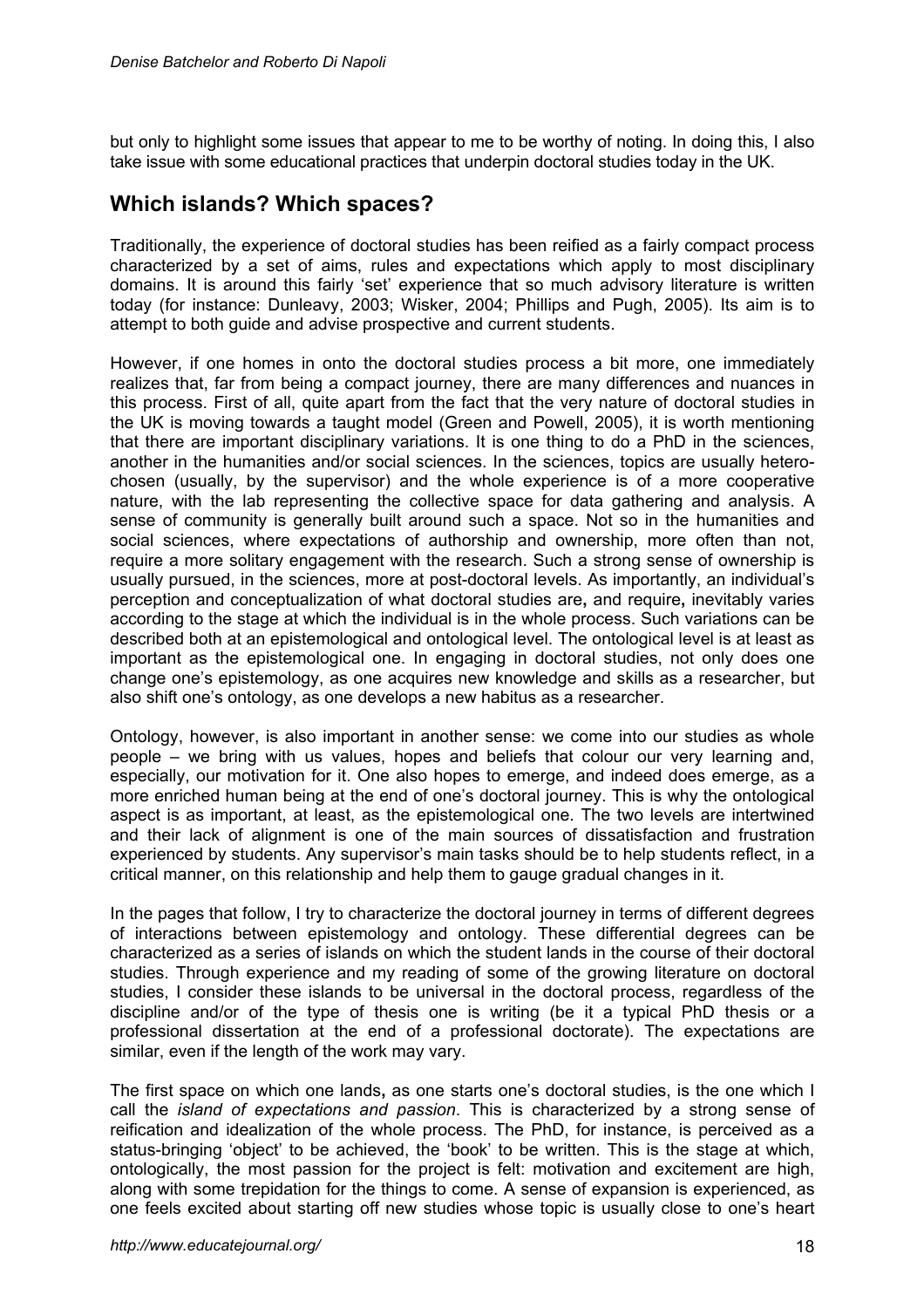and mind. Epistemologically, a student is often at a very 'immature' stage, busy as s/he is refining the aims and scope of his/her initial ideas, and positioning them within a wider knowledge context, through familiarization with the relevant literature. However, this task is usually undertaken with enthusiasm. The ontological level carries forward the epistemological one. Passion helps in the efforts to refine cognition and motivates for further studying. The major role of the supervisor at this stage, apart from guiding students to shape their thoughts and understand the nature and scope of a doctoral degree, should be that of capitalizing on a student's enthusiasm and energy so that these can last well through the second and most critical stage of the doctoral studies, which I call the *island of narrow and dark spaces*.

The process of distilling 'grander' ideas into a manageable research project based on an appropriate methodology tends to unbalance the relationship between epistemology and ontology. It is at this stage that, while the epistemological level expands, however tortuously, the ontological one experiences a sense of heideggerian 'throwness'. This is a growing sense of profound insecurity which is born out of the one's engagement with the complexity of the research process. One finds oneself on the land of *aporia* which, again in heideggerian terms, signals '*a lack of want, a perplexity achieved by the encounter with the previously unthought, an uncertainty where to go next driven by a desire to progress'* (Heidegger, in Peters, 2002, p. 41). This is perhaps the most difficult moment for any doctoral student, exactly because the ontological drive loses momentum**,** as the epistemological doubts augment.

A further factor in this unbalancing process is, often, the recognition that writing a doctoral degree requires a specific writing style, less personal and original that one had imagined it to be (and I am specifically talking here about humanities/social sciences where expectations of stylistic 'originality' are usually high). It is often felt that this style, in a way, thwarts thought. Not only has one to learn how to research but also both how to write in forms that are acceptable both to a given epistemological community and within doctoral parameters. As my co-author has put it, it is at this stage that the student's voice is at its weakest, as it acquires**,** quietly and often unconsciously, new tones and depths. This is why it is important to be 'becalmed', allowing what are apparently periods of inactivity and confusion to germinate into better shaped ideas and practices. It is the moment at which the presence and support of the supervisor is the most necessary. S/he should help the student not only, epistemologically, to make growing sense of ideas, thoughts and intuitions, but also, ontologically, to sustain his/her lean and fragile sense of self both as a researcher and, more generally, as a person.

A real sense of progression is only made when one reaches the *island of reasonability*. This is one of awareness and hope. It is the moment at which a student realizes the relativity of one's own project and uses this intuition to decide when and how to put an end to his/her doctoral efforts. The progressive relativization of one's project, accompanied by a clearer sense of worth and direction, usually represents the most mature stage in doctoral studies, one which preludes to a final synthesis. A student's fragile ontology becomes stronger again, this time not simply out of pure enthusiasm for the research project but, more significantly, as the result of an increased confidence in his/her own epistemology. The supervisor's role is to progressively let go of the student, allowing him/her to navigate more autonomously, while still guiding him/her towards submission.

This process of awareness usually leads to the *island of eudaimonia*. This is a word used by Greek philosophers to mean not simply 'happiness' but 'well being' (Honderich, 1995). *Eudaimonia* is to be conceived as a happier space where epistemology and ontology tend to work more in harmony than ever before, as the student approaches and then gains new doctoral status. It is at this stage that a student comes into his/her own being, reaching a new stage of self-authorship.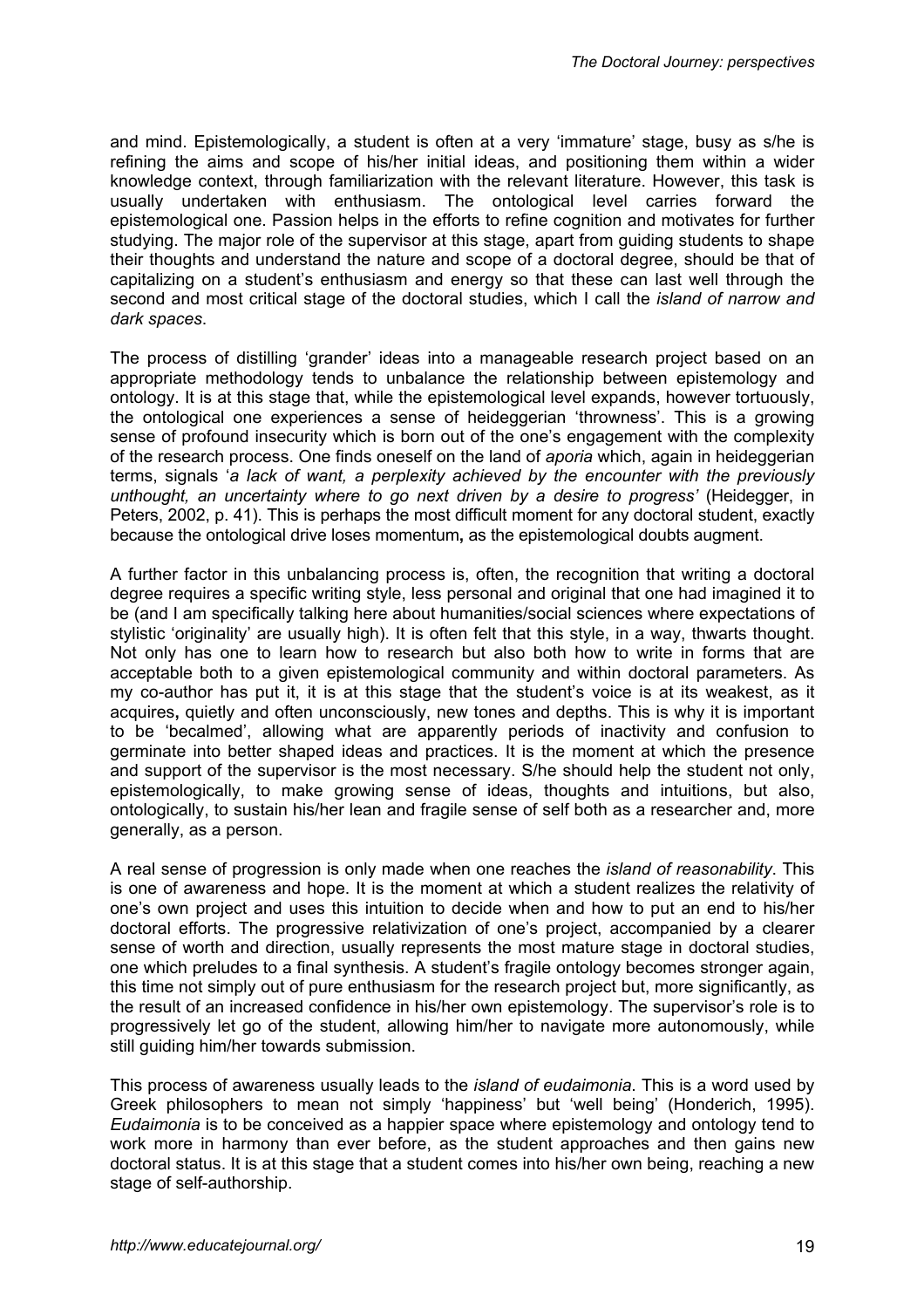The process outlined above rather than being teleological, is, in reality, quite complex. Hesitations, regressions, false starts and progression intermingle in intricate ways, as a result of the changing balance between epistemology and ontology. As importantly, doctoral studies take place within specific socio-historical contexts that influence the nature, aims and scope of the doctoral process. It is to these contexts that I now wish to turn by referring to current trends in the higher education system in the UK. This will enable me to uncover some important trends and contradictions in which doctoral students may find themselves today.

### **The currents in the sea**

The sea of the higher education system in the UK is a choppy and changing one these days. Interweaving currents of both tradition and innovation traverse it. Such currents make doctoral studies a challenging experience, as they pull both the ontological and epistemological dimensions in different and often contradictory directions.

Traditionally, undertaking a doctoral degree meant 'doing a PhD' (professional doctorates are a relatively new enterprise in the UK). 'Doing a PhD' still implies a host of practices and expectations. 'Originality' and 'authorship' are still perceived to be the two most important elements at this level. These two elements have traditionally required of students the development of a specific kind of self, an enterprising, resilient and autonomous one. However, this ontological sense is arrived at through a journey which is characterized by different degrees of fragility.

Over the last decade or so, against a background of increasing student numbers and diversification, there has been a pull towards the marketisation of higher education in the UK. This has meant a growing emphasis on the student-as-customer's needs and the development of quality regimes to support these (Kogan, Bauer, Bleiklie and Henkel, 2000). Concurrently, there has been a shift in the ways in which we understand knowledge, away from the purely theoretical towards forms of hybridization between theoretical and practical/ applied (Nowotny, Scott and Gibbons, 2002). Such changes, cumulatively, have had a major impact on the nature of scope of doctoral studies. One major shift has been the recognition for the need of a more solid support system for doctoral students in order to 'prop them up', both at the epistemological and ontological level. One result has been the mushrooming of graduate centres around the country. Their remit is to coordinate the training in research skills, facilitate students' familiarization and cooperation with their fellow students, and support them, as far as possible, in their emotional needs. Concurrently, educational development units, which are now present in virtually every university in the UK, have been formed to improve, among other things, supervisory practices (Land, 2005). Taken cumulatively, there is much merit in these initiatives, as their aim is to help students in their academic and professional development by creating conditions that favour cooperation between students and the wider academic community. Images of apprentice communities of scholars are consciously superseding the traditional image of the lonely doctoral student. Knowledge acquisition is no longer seen as a top-down practice (from supervisor to student) but as a more horizontal process of sharing thoughts, ideas and experiences among a group of peers.

Nevertheless, there are arguments that can be levelled against the faddish spread of doctoral training. However positive and laudable the intentions behind these recent practices are, it is important to reflect on their impact at grass-roots level, in terms of their actual significance for doctoral students. At this level, it is arguable that several faults can be identified. In the first instance, enforced training regimes have a distasteful and worrying behavioural flavour to them. As students move along a chain of virtually compulsory skill training, one wonders, as I did, about the ultimate aim of such training. Is an all-thinking, alldoing, ethically conscious super-graduate what we are aiming for? If so, for what and whose purpose? Many critical voices and doubts in relation to performative regimes have been raised in the literature on higher education in recent times (eg, Readings, 1996; Strathern, 2000).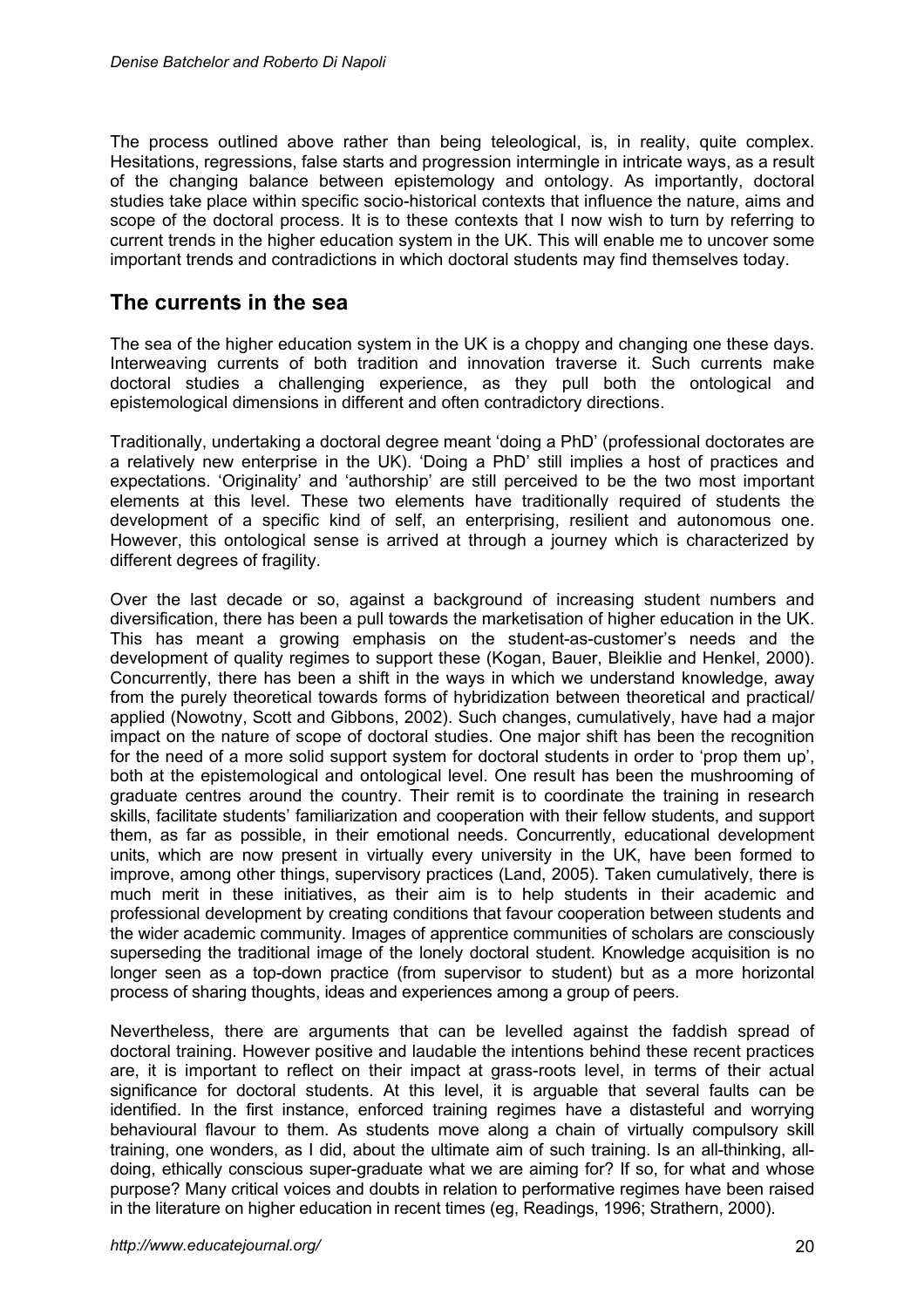While, epistemologically, compulsory training activities can be of help in that they coach students in methodological issues, at the ontological level, it can be said that they may interfere with, rather than help, the fragile sense of self doctoral students experience. I would argue that most students embark on the difficult journey of doctoral studies out of passion for their subject/topic. This passion must be safeguarded and, indeed, fostered; the epistemological and ontological warmth of the project must be protected (Evans, 2004). The relationship between student and supervisor is pivotal in this and needs to be nourished through a continuous, fruitful dialogue around a topic of mutual interest. The nature of such dialogue should remain deep and intense, devoid of too many unwanted interferences from the other people and structures. It is within the dialogic space between student and supervisor that real growth and creativity occur, as student and supervisor share the greatest intellectual interest, and emotional investment, in a given topic. This is why too much *superimposed* 'help' may indeed contribute to damaging this vital relationship in that it detracts from a student's sense of agency, which is fundamental in the process towards selfauthorship. The very idea of compulsory training advocates a deficiency model of students' abilities. Students are *all* seen as lacking in one or more capabilities that the skills-system must provide. The result is a massifying enterprise that can, in fact, be extremely patronizing towards student's intelligence and, as a consequence, deflate much of their intellectual excitement.

In saying this, I am not advocating that support is unwelcome, on the contrary, only that it should *not* be compulsory. Each individual should be given the choice of deciding on the amount and type of help needed, according to their own perceived needs and in collaboration with their supervisor. The student population is too varied these days for onefor-all solutions to be adopted. Doctoral students are usually people who have a developed sense of responsibility for their own learning and, supposedly, a passion for carrying out research on a certain topic. Anything that verges on blanket obligation can damage a person's sense of self, instead of fostering it. Choice, in terms of both the quality and quantity of assistance, should be the norm.

I wish to emphasize, at this point, that I am not in favour of a simple return to old, traditional practices. The past can be reified and made a myth of, if one is not careful. The doctoral sea, in earlier times, could be very choppy and daunting for many, except, perhaps, the very gifted. More structured assistance is welcome and should be available in any fair and open higher education system. However, such assistance should not be blindly compulsory, as a result of ready-made solutions enforced on universities by governmental think-tanks. The nature, type and mode of assistance should be well thought out, beyond the simple provision of ad-hoc training. At the same time, though, the traditional aim of doctoral studies should remain the same: the flourishing of self-authorship. The means should be there to assist students in this voyage. Nevertheless, the precious relationship between supervisor, supervisee and topic should be protected, in fact, enhanced. Good training of supervisors, as carried out by educational centres, should help in reinforcing this important point. Such training should concentrate not so much on the bureaucratic niceties of supervision but, indeed, on serious reflections about the nature of supervision as a means to help students towards self-authorship. This is a very important aim in supervisory practices but one that, perhaps, is sometimes forgotten by some supervisors in today's busy academic environments.

Time must be made to decompress shortening and densely packed supervisory sessions. Governments and universities must make it their business not to dilute the vital supervisorstudent relationship too much, as it is in this special relationship that students find their intellectual and emotional satisfaction. Similarly, given the importance of reflection in doctoral studies, time should be freed from the constraints of audit cultures which impose rigid deadlines on each stage of the doctoral process. Neither supervisor nor supervisee should feel intimidated by such an imposition which runs against basic principles of good, reflective learning and teaching. Time, dialogue, reading, silence, doubt, thinking, pleasure for learning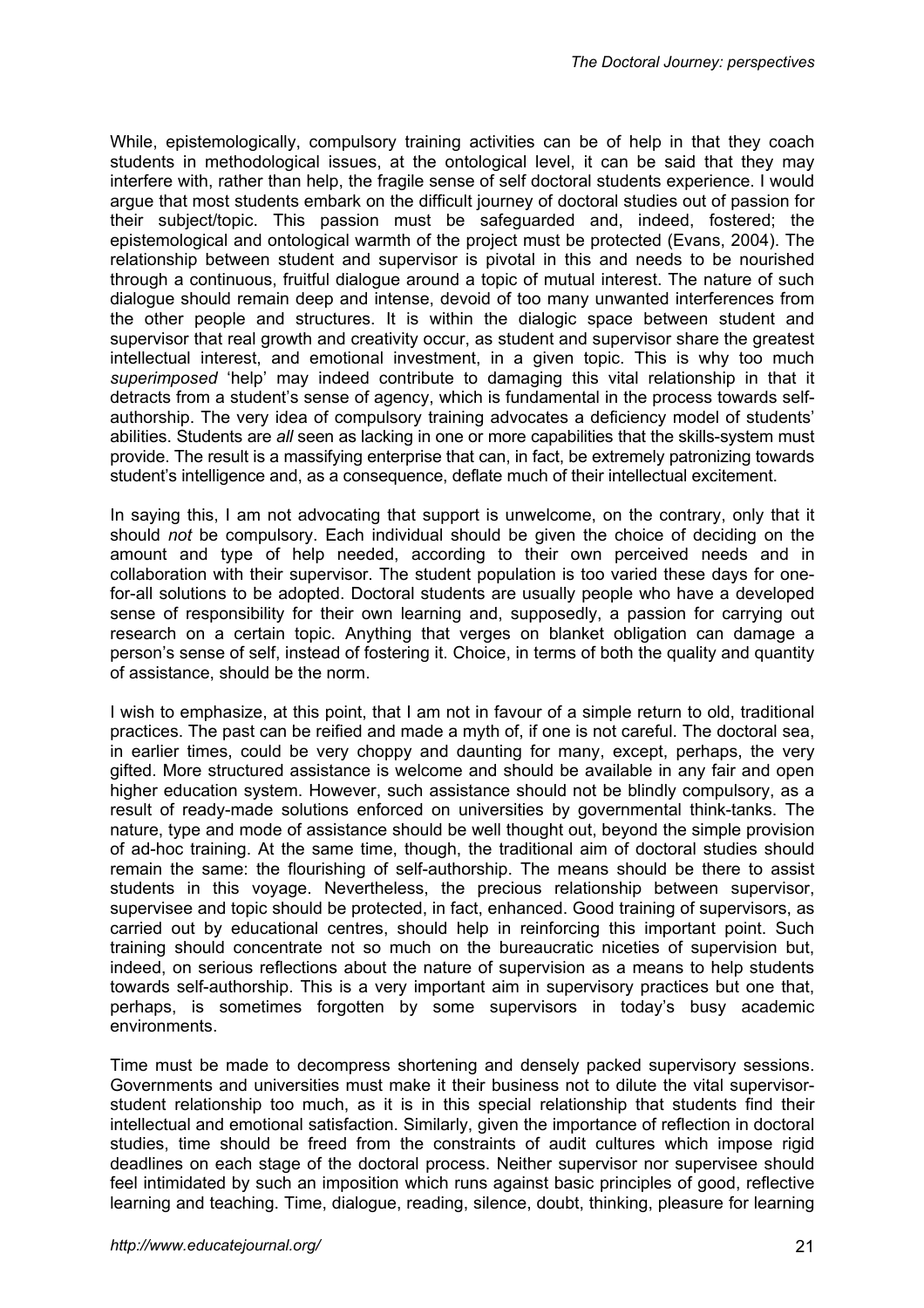are at the heart of any good educational enterprise. These cannot be simply optimized through the pressurized and fragmentary experience that some training courses can offer. These are things that must be taken from tradition and protected against piecemeal, productled and time-saving approaches that the current market, audit and quality regimes promote, in place of much desired intellectual excitement and emotional fulfilment.

## **Towards the island of** *eudaimonia*

In drawing some conclusions to the arguments raised in discussing the doctoral process, and, indeed, in line with what my co-author has written from a more philosophical viewpoint, I would like to put forward a number of ideas that are important for students to reach a satisfying sense of self-authorship at the end of doctoral studies (what I have called the island of *eudaimonia*).

In the first instance, students should be helped to become more consciously aware of the ontological dimension of their doctoral studies, and of changes which such a dimension undergoes over time. It is important that students recognize the nature of rite of passage doctoral studies has and become perceptive of the changes that studying at a higher level brings to their sense of self. Discussions about how epistemology interweaves with ontology, and their mutual impact on each other, should be encouraged; both in the student's inner dialogue and in the intra-dialogue s/he establishes with his/her supervisor, colleagues and significant others. Reflecting on one's place in the doctoral continuum, ontologically, as well as epistemologically, can help students in having a better sense of direction and recognizing the overall benefits (and, at times, provisional damage) that studying for a doctoral degree may afford.

Related to this and in line with a part of the philosophical arguments put forward by my coauthor, students should be encouraged to fully appreciate the nature of 'erring', not just in the sense of 'making mistakes' but in the more fundamental heideggerian one of 'wandering', 'being lost' in order to find oneself (Heidegger, 2003). This is fundamental in doctoral studies where hard thinking often brings about doubt and *angst*. Learning the importance of 'being becalmed' allows one to direct one's sense of self-doubt into fruitful paths. The notion of time-management comes to mean, in this context, the management of one's inner rhythms in order to mature more rewarding thinking. Helping a student to recognize such rhythms and gently 'capitalize' on them is one of the most difficult and challenging tasks in the studentsupervisor relationship.

Finally, students should learn how to apply their own *arete.* This is a concept which was used in ancient Greece to indicate *virtue*, *excellence*, *goodness* and was central in the thinking of Plato and Aristotle (Honderich, 1995). When thinking about 'virtue', these philosophers gave this word the specific meaning of 'being the best one can' or 'reaching the highest human potential'. As used also by Homer, *arete* points towards ideas of courage and resilience. It is infused with the images of the battles human beings must engage in throughout their journey towards (self) knowledge*.* It implies ideas of both bravery and effectiveness. Thinking, as Heidegger has taught us, is engaging continuously with possible dangers. It is this battle that brings enrichment. Doctoral studies are ridden with conflict and students must learn how to deal with this effectively. They have to be determined to overcome difficulties and make a virtue of them in their important effort towards self-authorship. This is hard work. It means becoming aware of the necessity to be humble enough to accept the slow nature of growing, as it is slowness that brings about real understanding. However, being effective also means recognizing the boundaries of one's journey. It is in setting these boundaries and pushing the limits for reaching them that the dialogue between supervisor and student is essential. The supervisor's work consists in a very subtle art: pushing students towards the limits of understanding, probing them all the time, gently, while giving them all possible support. It also implies being able to signal when outer boundaries have been reached and the road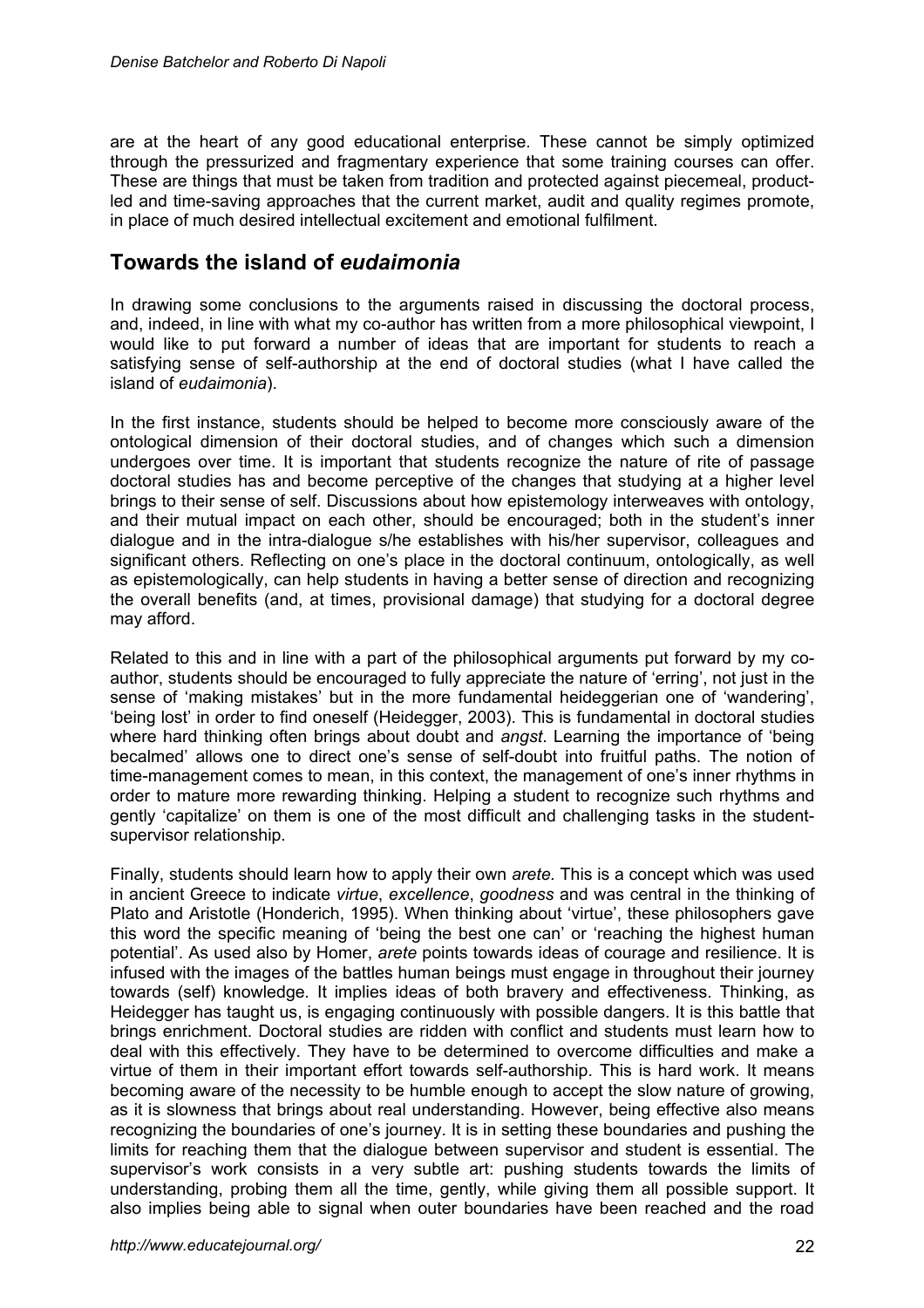towards (provisional) self-understanding and self-authorship has come to an end. It means being able to indicate to a student that another important island, in his/her life journey, has been attained.

### **References**

Bair, D. (1990) *Simone de Beauvoir: A Biography.* London: Jonathan Cape.

- Barnett, R. (1997) *Higher Education: a Critical Business*. Buckingham: Society for Research into Higher Education and Open University Press.
- Baxter-Magolda, M.B. (2001) M*aking their Own Way: Narratives for Transforming Higher Education to Promote Self-development*. Sterling, Virginia: Stylus.
- Descartes, R. trans. Cottingham, J. (1986) *Meditations on First Philosophy.* Cambridge: Cambridge University Press.
- Dunleavy, P. (2003) *Authoring a PhD: How to Plan, Draft, Write and Finish a Doctoral Thesis or Dissertation*. London: Palgrave.
- Evans, M. (2004) *Killing Thinking: The Death of the Universities*. London: Continuum.
- Green, H. and S. Powell (2005) *Doctoral Studies in Contemporary Higher Education*. Maidenhead: Society for Research into Higher Education and Open University Press.
- Hegel, G.W.F., trans. Miller, A.V. (1977) *Phenomenology of Spirit.* Oxford: Oxford University Press.
- Heidegger, M. (2003) *Holzwege*. Frankfurt am Main: Vittorio Klostermann Verlag.
- Held, D. (1997) *Introduction to Critical Theory: Horkheimer to Habermas.* Cambridge: Polity Press.
- Honderich, T. (ed.) (1995) *The Oxford Companion to Philosophy*. Oxford: Oxford University Press.

Houllebecq, M. (2005) *La possibilité d'une île*. Paris: Fayard.

- Kogan, M., Bauer, M., Bleiklie, I. and Henkel, M. (2000) *Transforming Higher Education: A Comparative Study*. London: Jessica Kingsley Publishers.
- Land, R. (2005) *Educational Development: discourse, identity and practice*. Maidenhead: Society for Research into Higher Education and Open University Press.
- Lyotard, J-F. (1992) (trans. Pefanis, J. and Thomas, M.) *The Postmodern Explained to Children.* London: Turnaround.
- Lyotard, J-F. (1995) (edited by Harvey, R. and Roberts, M.S.) *Toward the Postmodern.* New Jersey: Humanities Press.

Montaigne, M. (1962) *Essais* (Tome I). Paris: Éditions Garnier Frères.

Nowotny, H., Scott, P. and Gibbons, M. (2002) *Re-Thinking Science: Knowledge and the Public in an Age of Uncertainty*. Cambridge: Polity Press.